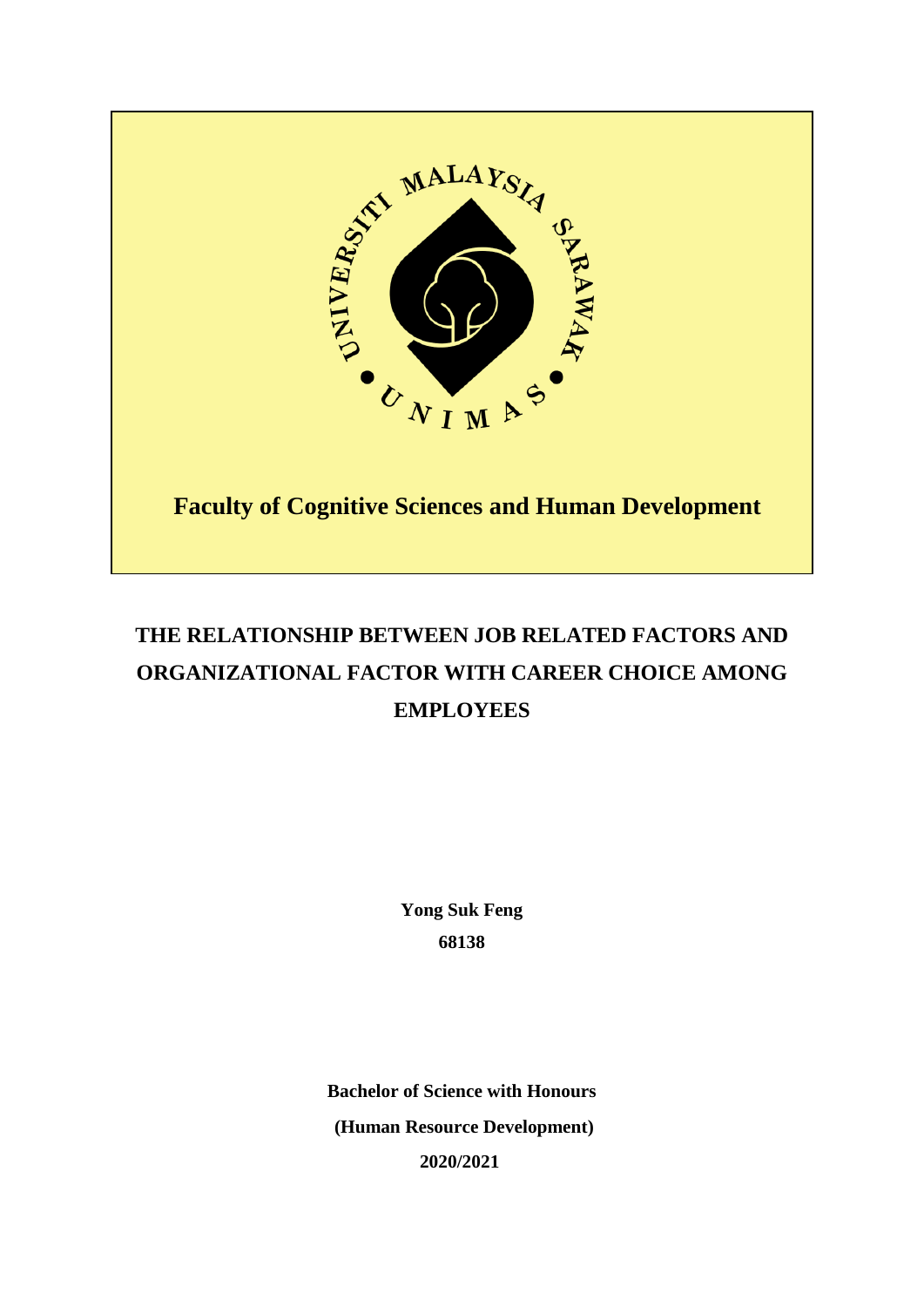#### **UNIVERSITI MALAYSIA SAWARAK**

**Please tick ()** Final Year Project Report Masters PhD

### **DECLARATION OF ORIGINAL WORK**

This declaration is made on the 2nd day of July 2021.

#### **Student's Declaration**:

I **Yong Suk Feng (68138), Faculty of Cognitive Sciences and Human Development** hereby declare that the work entitled, **The Relationship between Job Related Factors and Organizational Factor with Career Choice among Employees** is my original work. I have not copied from any other students' work or from any other sources except where due reference or acknowledgement is made explicitly in the text, nor has any part been written for me by another person.

2 July 2021 *Suk Feng*

\_\_\_\_\_\_\_\_\_\_\_\_\_\_\_\_\_\_\_\_ \_\_\_\_\_\_\_\_\_\_\_\_\_\_\_\_\_\_\_\_\_\_\_\_

Date submitted YONG SUK FENG (68138)

**Supervisor's Declaration:**

I **Dr Agatha Lamentan Anak Muda** hereby certifies that the work entitled, **The Relationship between Job Related Factors and Organizational Factor with Career Choice among Employees** was prepared by the above named student, and was submitted to the "FACULTY" as a \* partial/full fulfillment for the conferment of **Bachelor of Science with Honours (Human Resource Development)**, and the aforementioned work, to the best of my knowledge, is the said student's work

2 July 2021

Received for examination by:  *Date:* (DR. AGATHA LAMENTAN ANAK MUDA)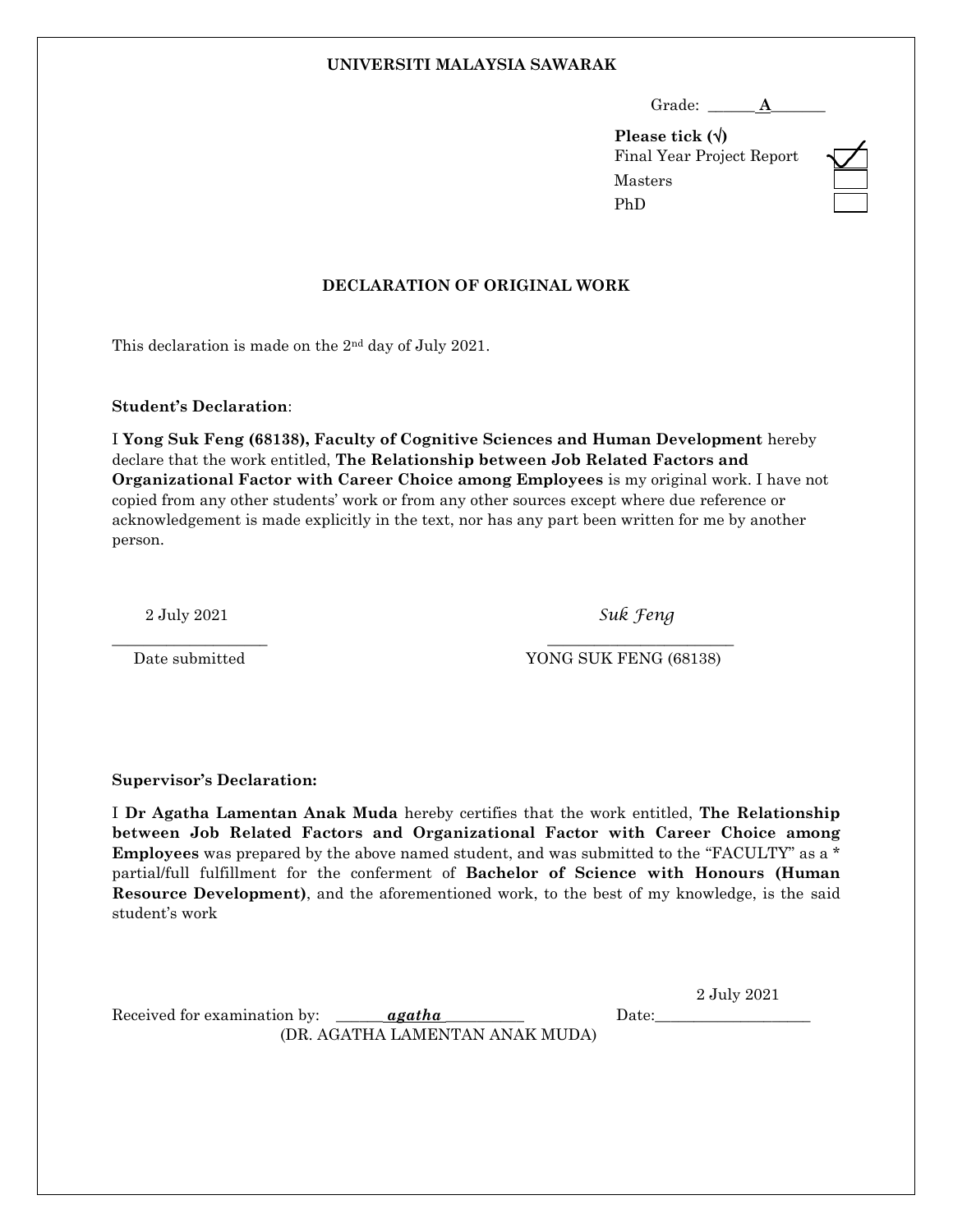I declare this Project/Thesis is classified as (Please tick  $(\forall)$ ):



 **CONFIDENTIAL** (Contains confidential information under the Official Secret Act 1972)**\* RESTRICTED** (Contains restricted information as specified by the organisation where research was done)**\***

#### **Validation of Project/Thesis**

I therefore duly affirmed with free consent and willingness declared that this said Project/Thesis shall be placed officially in the Centre for Academic Information Services with the abide interest and rights as follows:

- This Project/Thesis is the sole legal property of Universiti Malaysia Sarawak (UNIMAS).
- The Centre for Academic Information Services has the lawful right to make copies for the purpose of academic and research only and not for other purpose.
- The Centre for Academic Information Services has the lawful right to digitise the content to for the Local Content Database.
- The Centre for Academic Information Services has the lawful right to make copies of the Project/Thesis for academic exchange between Higher Learning Institute.
- No dispute or any claim shall arise from the student itself neither third party on this Project/Thesis once it becomes sole property of UNIMAS.
- This Project/Thesis or any material, data and information related to it shall not be distributed, published or disclosed to any party by the student except with UNIMAS permission.

*Suk Feng*

Student's signature \_\_\_\_\_\_\_\_\_\_\_\_\_\_\_\_\_\_\_\_\_\_\_ Supervisor's signature: \_\_\_ *agatha*\_\_\_\_\_\_\_ 2 July 2021 2 July 2021

Current Address: Universiti Malaysia Sarawak 94300, Kota Samarahan Sarawak

Notes: **\*** If the Project/Thesis is **CONFIDENTIAL** or **RESTRICTED**, please attach together as annexure a letter from the organisation with the period and reasons of confidentiality and restriction.

[The instrument was duly prepared by The Centre for Academic Information Services]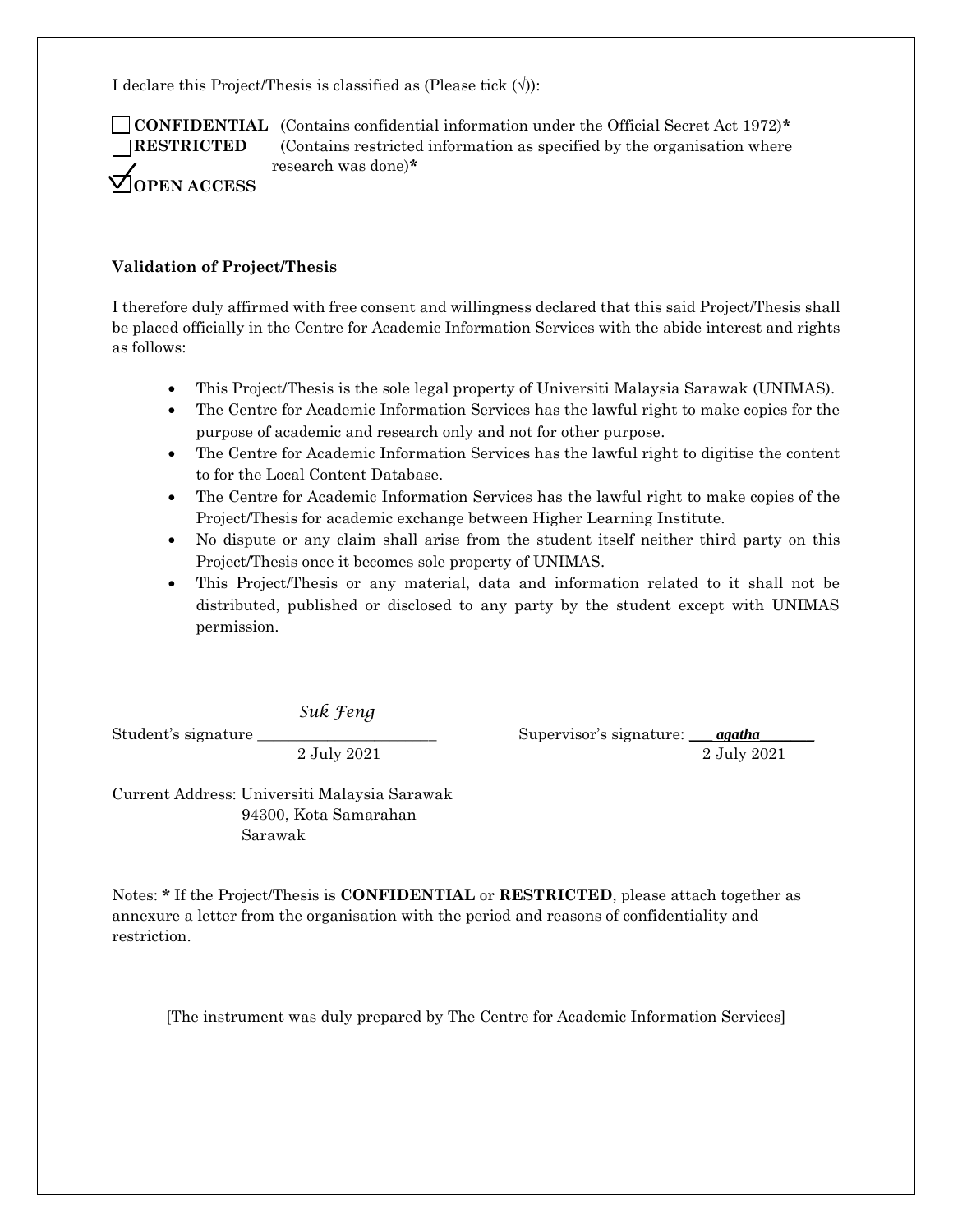# **THE RELATIONSHIP BETWEEN JOB RELATED FACTORS AND ORGNIZATIONAL FACTOR WITH CAREER CHOICE AMONG EMPLOYEES**

YONG SUK FENG

This project is submitted in partial fulfilment of the requirements for a Bachelor of Science with Honours (Human Resource Development)

Faculty of Cognitive Sciences and Human Development UNIVERSITI MALAYSIA SARAWAK (2021)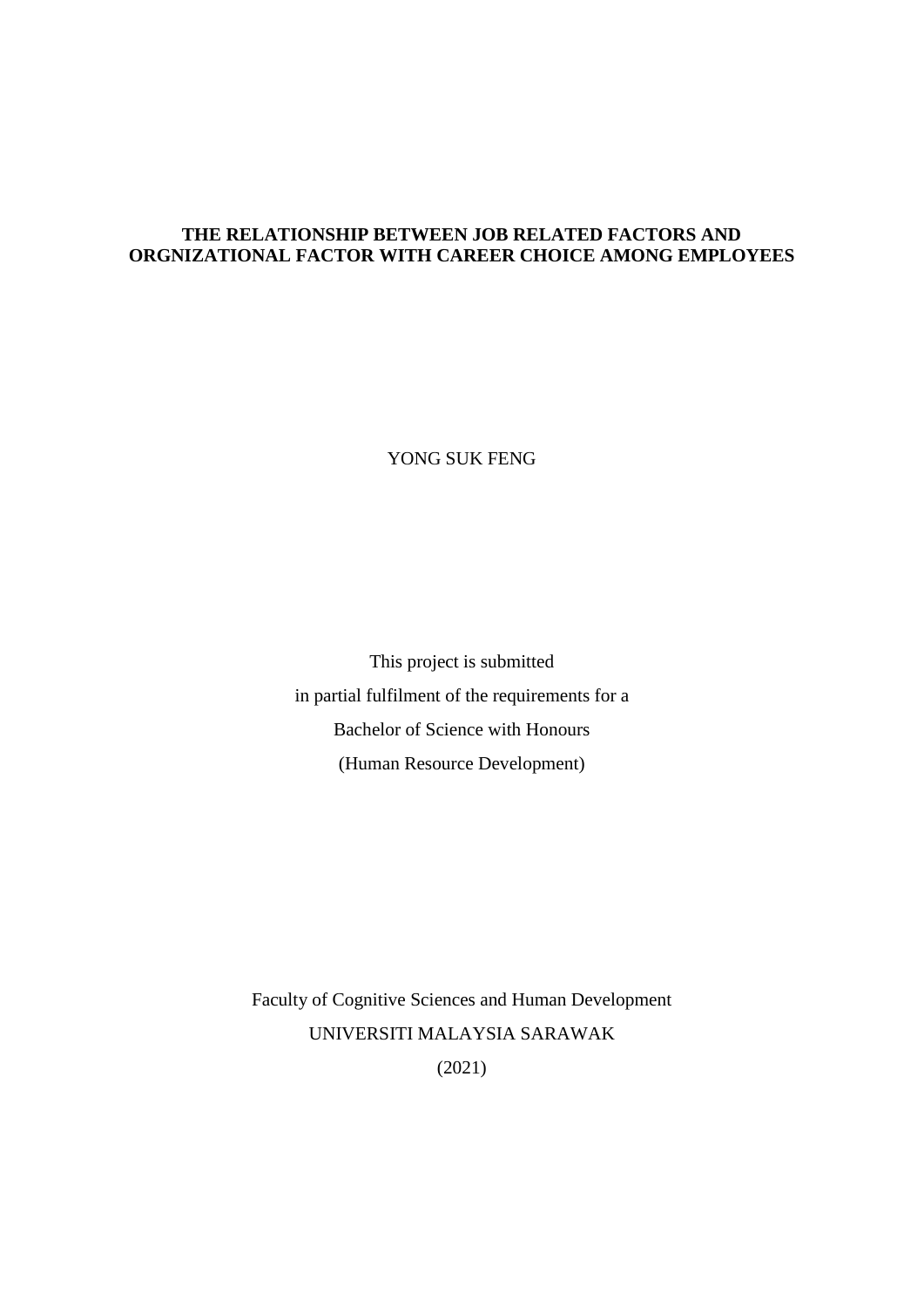The project entitled 'The Relationship between Job Related Factors and Organizational Factor with Career Choice among Employees' was prepared by Yong Suk Feng and submitted to the Faculty of Cognitive Sciences and Human Development in partial fulfillment of the requirements for a Bachelor of Science with Honours (Human Resource Development)

Received for examination by:

*agatha*

----------------------------------- (DR. AGATHA LAMENTAN ANAK MUDA)

Date:

**2 July 2021** -----------------------------------

**Gred**

**A**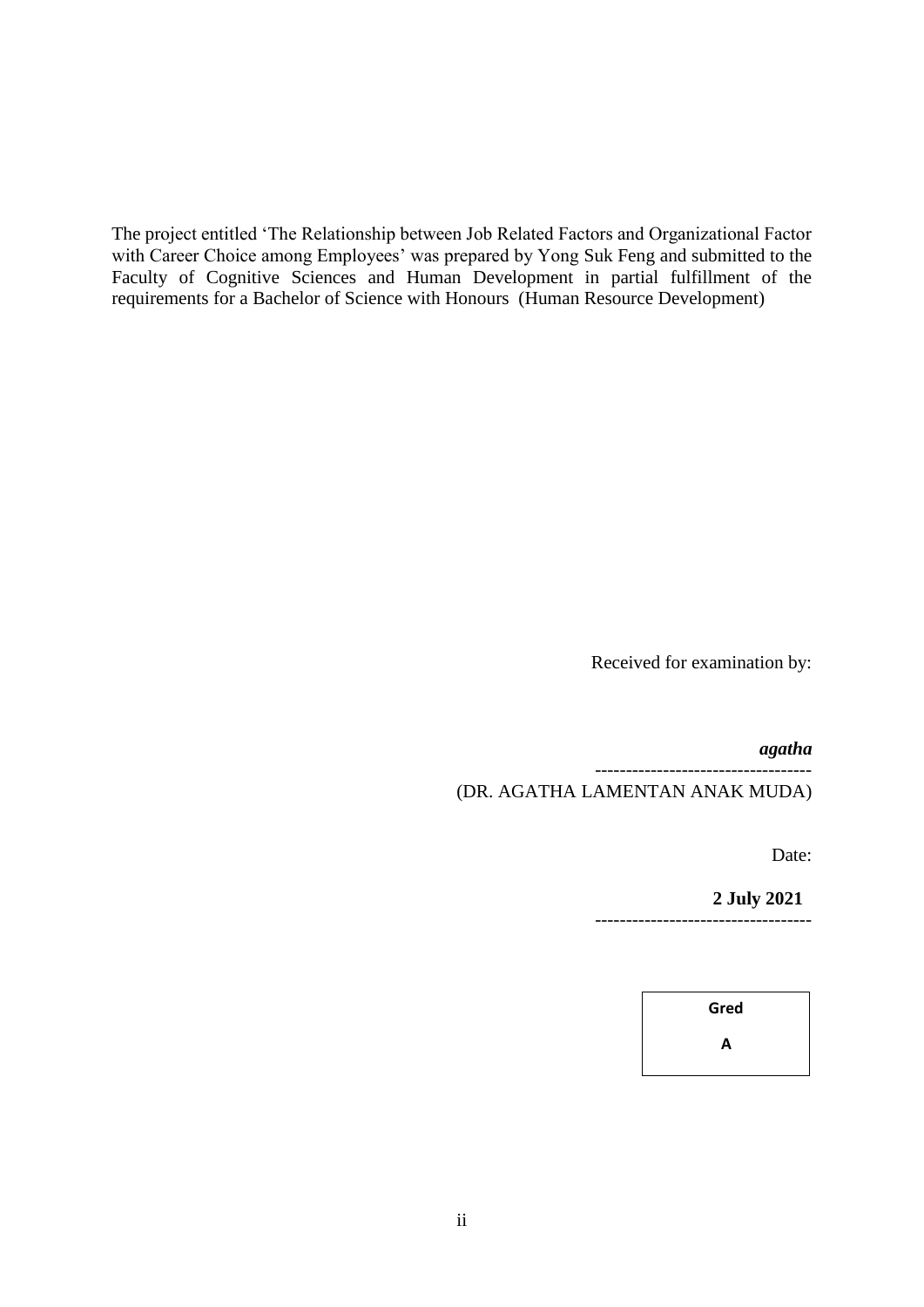#### **ACKNOWLEDGEMENTS**

First of all, I would like to express very thanks and deepest appreciation to my respected supervisor, Dr. Agatha Lamentan anak Muda for her precious efforts and time in providing appropriate guidance, help and support through the process of completing this study.

Furthermore, my truthful appreciation and thanks goes to the director, Mr. Lau Song Ting of David Allan Sagah & Teng Advocates (DAST) for giving me permission to conduct this research. In addition, I would also like to thank all the respondents who participated in this research gave so much of their valuable time in filling the research questionnaire. Without their help, I will not be able to complete this project successfully.

Finally, I would like to thank to my family members who have been giving me support and encouragement in completing this project. I thank them for caring and educating me for all these years and I am very grateful as they are the sources of my inspiration and my pillar of strength.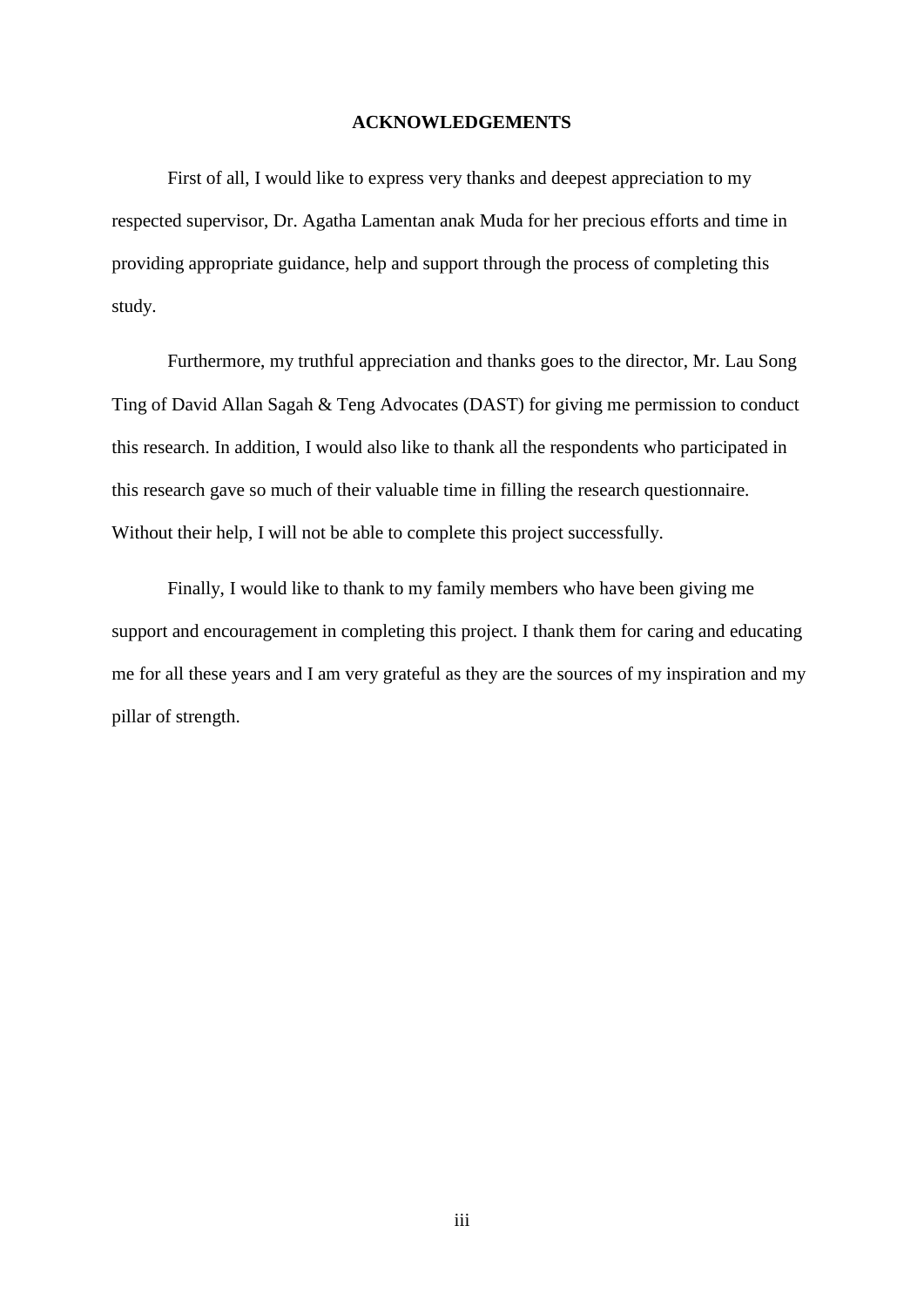# **TABLE OF CONTENTS**

# **CHAPTER ONE: INTRODUCTION**

## CHAPTER TWO: LITERATURE REVIEW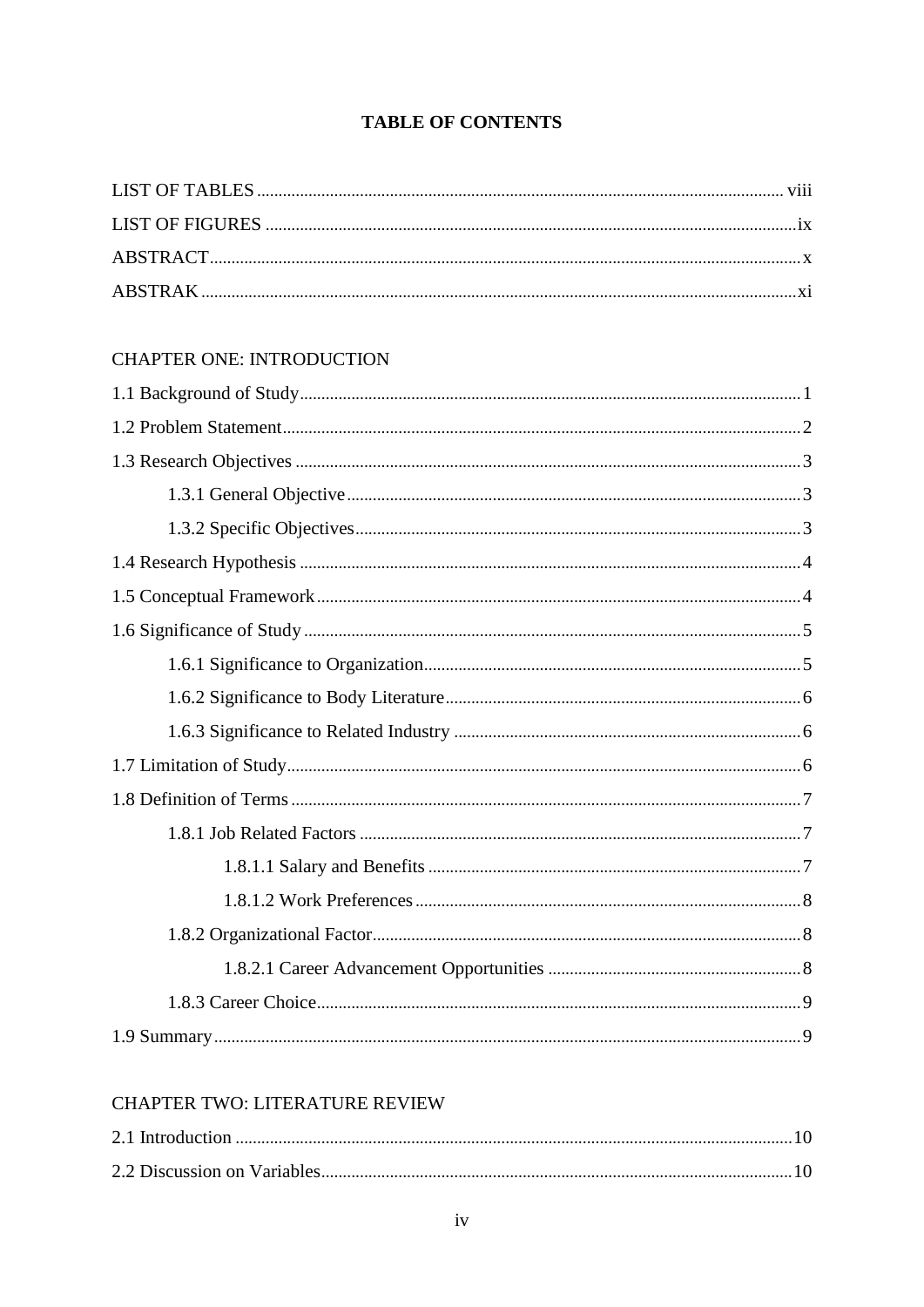# CHAPTER THREE: METHODOLOGY

# **CHAPTER FOUR: FINDINGS AND DISCUSSIONS**

|--|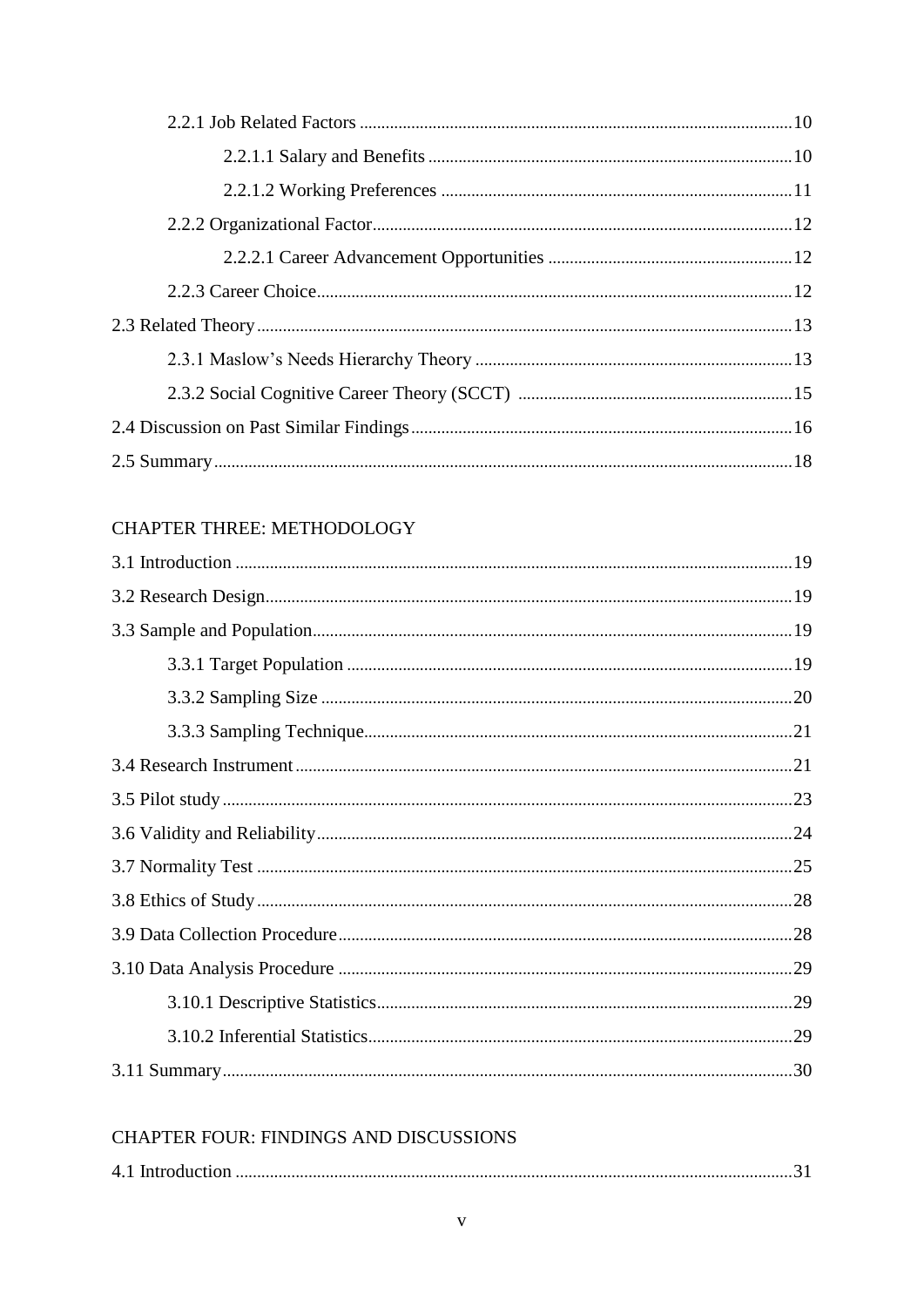| 4.3.1 Relationship between salary and benefits and career choice38              |  |
|---------------------------------------------------------------------------------|--|
|                                                                                 |  |
| 4.3.3 Relationship between career advancement opportunities and career choice40 |  |
|                                                                                 |  |
|                                                                                 |  |

# CHAPTER FIVE: SUMMARY, DISCUSSION, IMPLICATION, RECOMMENDATION AND CONCLUSION

| 5.3.1 Objective 1: To identify the relationship between salary and benefits and career |
|----------------------------------------------------------------------------------------|
| 5.3.2 Objective 2: To identify the relationship between work preferences and career    |
| 5.3.3 Objective 3: To identify the relationship between career advancement             |
|                                                                                        |
|                                                                                        |
|                                                                                        |
|                                                                                        |
| 5.5.3 Recommendation for Enhancement of Practice for Relevant Parties51                |
|                                                                                        |
|                                                                                        |
|                                                                                        |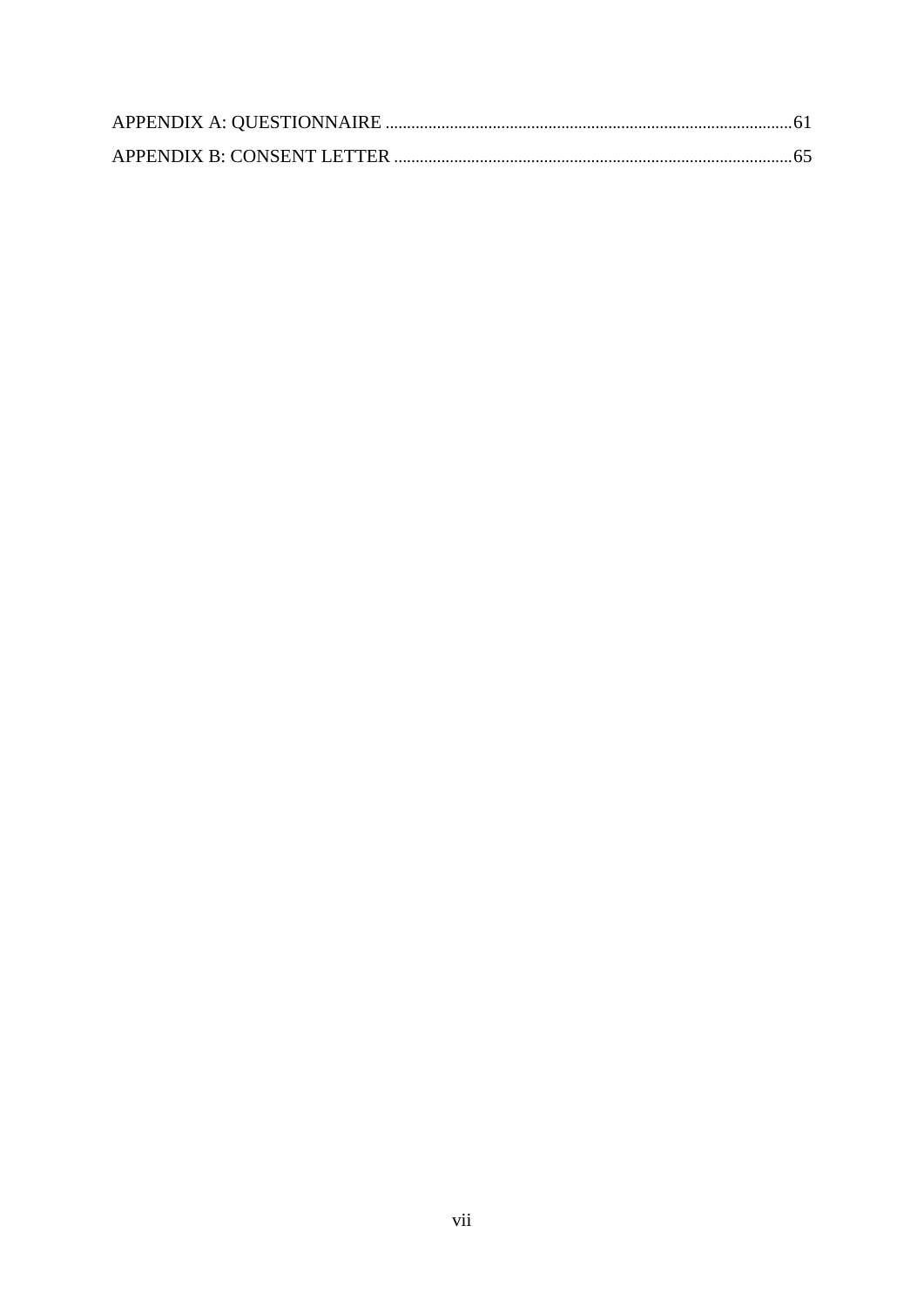# **LIST OF TABLES**

| Table 4.4: Distribution of Respondents Based on Academic Qualification35             |  |
|--------------------------------------------------------------------------------------|--|
|                                                                                      |  |
|                                                                                      |  |
|                                                                                      |  |
|                                                                                      |  |
| Table 4.9: Correlation between Career Advancement Opportunities and Career Choice 40 |  |
|                                                                                      |  |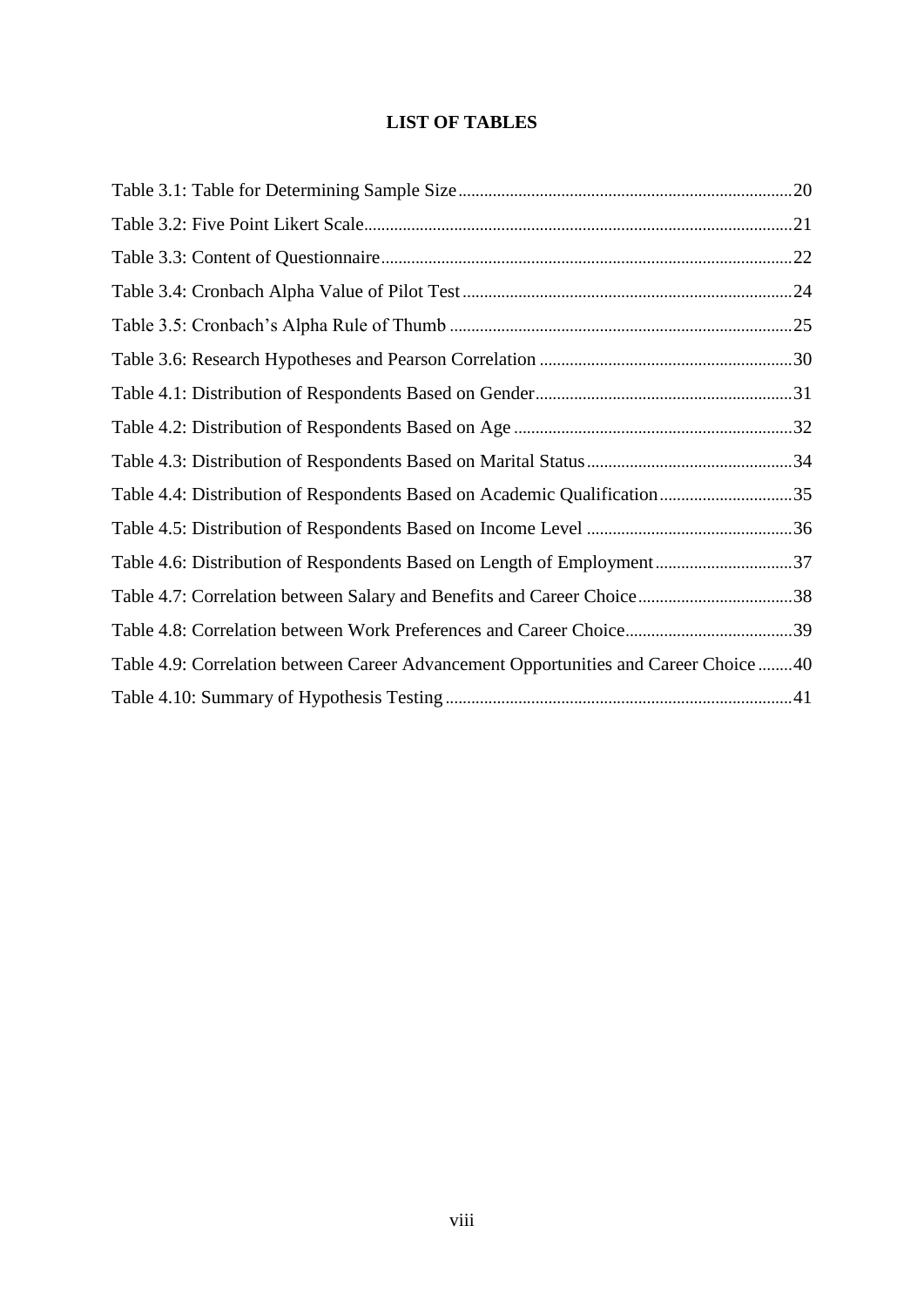# **LIST OF FIGURES**

| Figure 4.3: Pie Chart for Distribution of Respondents Based on Marital Status34         |  |
|-----------------------------------------------------------------------------------------|--|
| Figure 4.4: Pie Chart for Distribution of Respondents Based on Academic Qualification35 |  |
| Figure 4.5: Bar Chart for Distribution of Respondents Based on Income Level36           |  |
| Figure 4.6: Bar Chart for Distribution of Respondents Based on Length of Employment37   |  |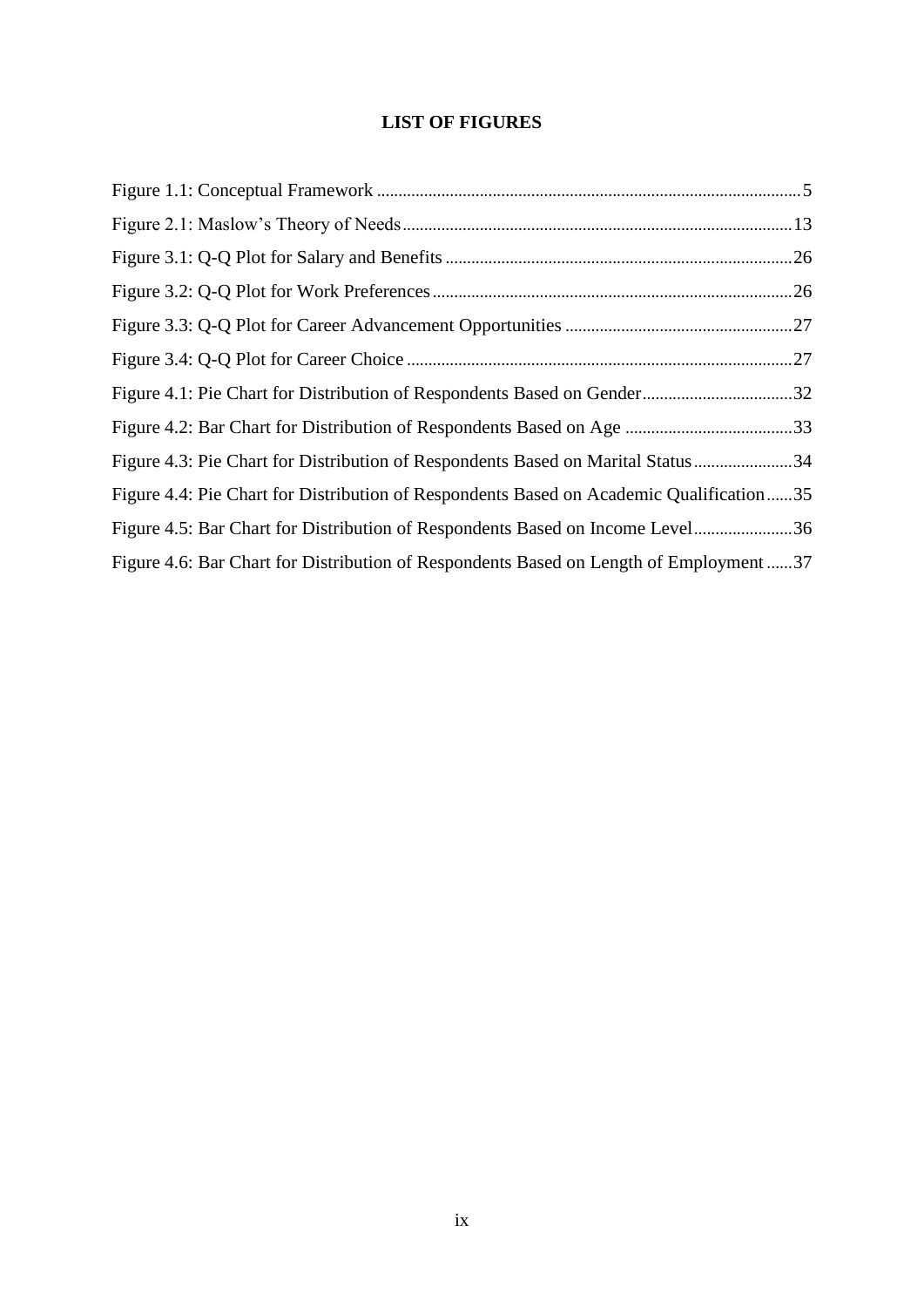#### **ABSTRACT**

Career choice is an important process that an individual has to make in their life. Choosing the right career will increase one's job satisfaction. However, wrong career choice will lead to work fatigue, regret, discomfort, complaints and eventually quitting work. The purpose of this study is to investigate the job related factors and organizational factor with career choice among employees. The independent variables are job related factors (salary and benefits, work preferences) and organizational factor (career advancement opportunities). The dependent variable is career choice. A total of 44 employees who working in private sector were selected as the sample in this study. This study used quantitative approach and survey questionnaires were distributed to collect relevant data. Statistical Package of Social Science (SPSS) Software version 23 was used to analyse the data collected from the respondents. Pearson Correlation Coefficient was used to determine the relationship between variables. The findings of the study shows that there is a significant relationship between salary and benefits, work preferences and career advancement opportunities with career choice. Discussion of research findings, implications and recommendations were presented to propose beneficial suggestions and call for further studies. As a conclusion, this study enable individuals to understand factors that related to career choice which allow them to be resolved through guidance in order to make more effective career choices.

*Keywords:* Career choice, salary, benefits, work preferences, career advancement opportunities, job related factors, organizational factor

x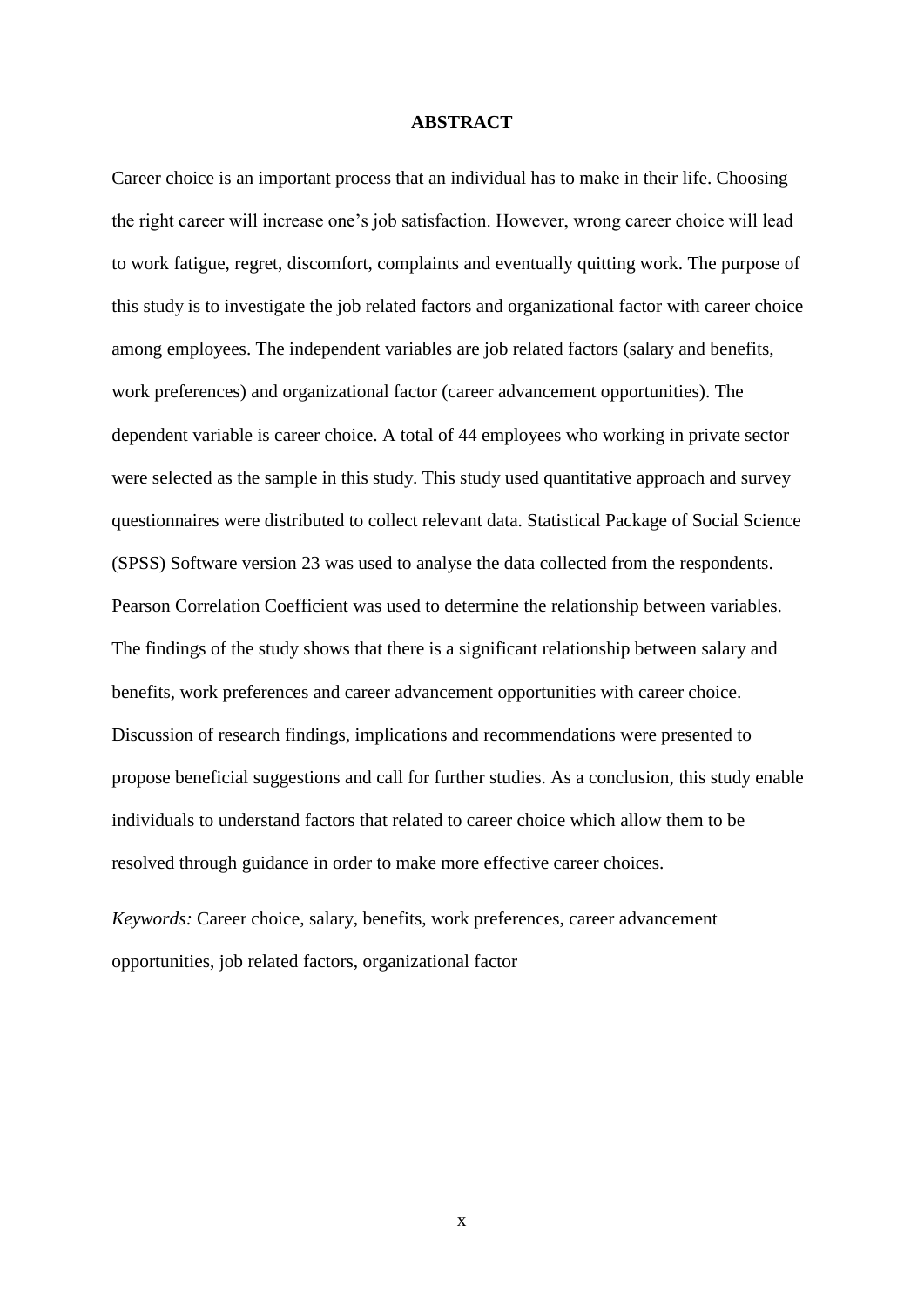#### *ABSTRAK*

*Pilihan kerjaya adalah proses penting yang harus dibuat oleh individu dalam kehidupan mereka. Memilih kerjaya yang tepat akan meningkatkan kepuasan kerja seseorang. Namun, pemilihan kerjaya yang salah akan menyebabkan keletihan kerja, penyesalan, ketidakselesaan, rungutan dan akhirnya berhenti kerja. Tujuan kajian ini adalah untuk mengkaji faktor berkaitan pekerjaan dan faktor organisasi dengan pemilihan kerjaya di kalangan pekerja. Pemboleh ubah bebas adalah faktor berkaitan pekerjaan (gaji dan faedah, keutamaan kerja) dan faktor organisasi (peluang kemajuan kerjaya). Pemboleh ubah bersandar adalah pilihan kerjaya. Sebanyak 44 pekerja yang bekerja di sektor swasta dipilih sebagai sampel dalam kajian ini. Kajian ini menggunakan pendekatan kuantitatif dan soal selidik diedarkan untuk mengumpulkan data yang relevan. Statistical Package of Social Science (SPSS) versi 23 digunakan untuk menganalisis data yang dikumpulkan daripada responden. Pekali Korelasi Pearson digunakan untuk menentukan hubungan antara pemboleh ubah. Dapatan kajian menunjukkan bahawa terdapat hubungan yang signifikan antara gaji dan faedah, keutamaan kerja dan peluang kemajuan kerjaya dengan pilihan kerjaya. Perbincangan penemuan penyelidikan, implikasi dan cadangan dikemukakan untuk memberikan cadangan bermanfaat dan mengalakkan kajian lebih lanjut. Sebagai kesimpulan, kajian ini membolehkan individu memahami faktor-faktor yang berkaitan dengan pilihan kerjaya yang membolehkan masalah mereka diselesaikan melalui bimbingan untuk membuat pilihan kerjaya yang lebih berkesan.* 

*Kata kunci: Pilihan kerjaya, gaji, faedah, keutamaan kerja, peluang kemajuan kerjaya, faktor berkaitan pekerjaan, faktor organisasi*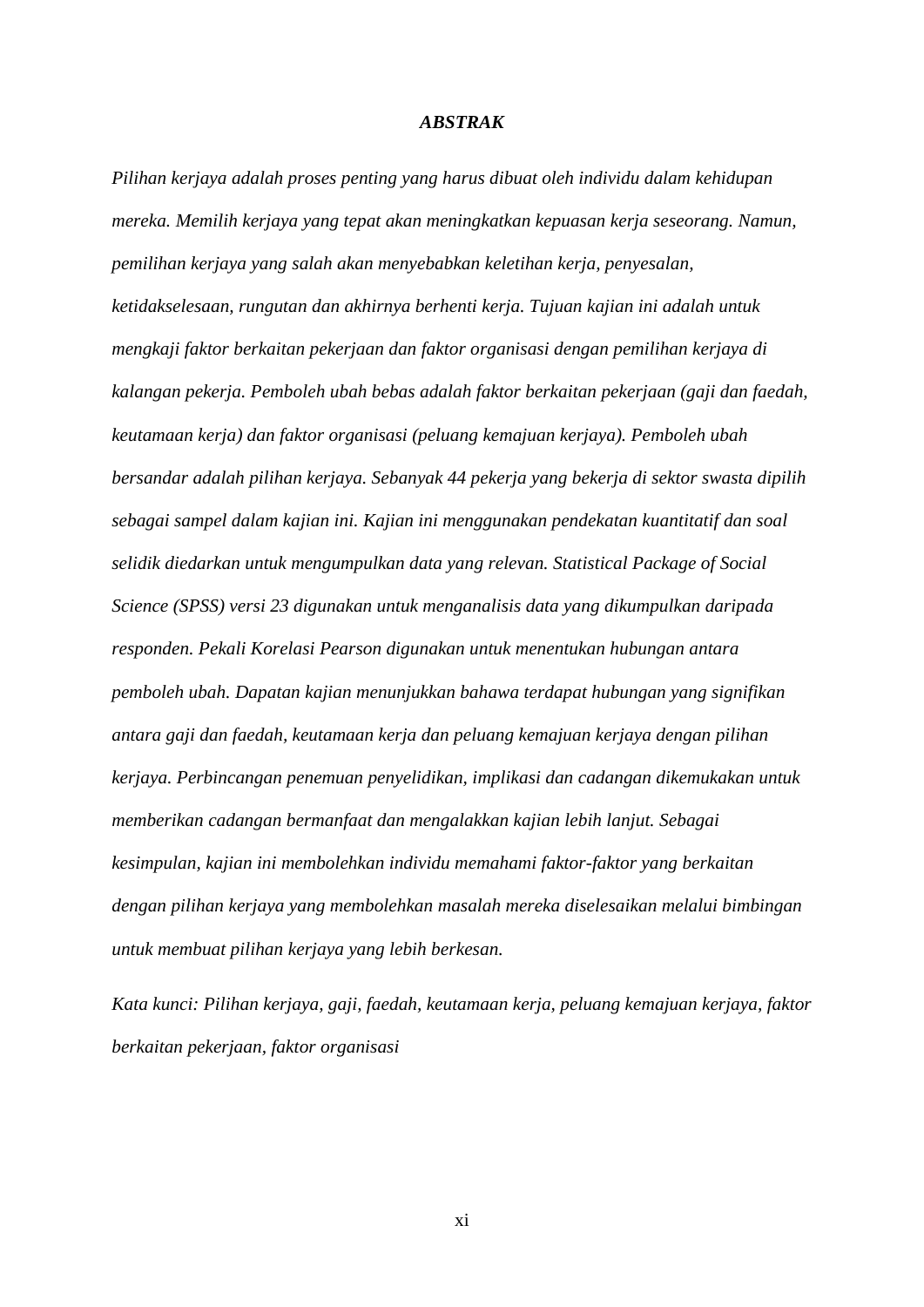#### **CHAPTER ONE**

#### **INTRODUCTION**

#### **1.1 Background of Study**

Career decision-making is one of the most important process that an individual has to make in their life. In today's competitive environment, career become an important part of our life. Career provide people with a sense of purpose, challenge, self-fulfilment, and income. In addition, careers also provide sources of identity and creativity, status and social networking (Choo et al., 2012).

Choosing the right career is crucial for those who are about to enter the workforce and those employees intend to change career. Career choices have a lasting impact on individuals. It can predict and determine their expected income level, the nature of their work and hence leave a mark on their personality, behaviours and opinions. However, wrong decision will also change the fate of an individual.

In addition, employers now have difficulty in finding suitable candidates. When some employers tried to find potential candidates, these employees refuse to work with the same employer for more than one year. It should also be noted that nearly thousands of graduates graduate from universities each year, and there are more than thousand vacancies in the organization (Stone, 2007).

Moreover, with the increase competition arises among organizations to hire potential candidates and to decrease employees' turnover rate, it is important for employers to what are the factors that associated with an individual's career decision making. Besides, in order to overcome clueless among employees about their future career path, it is important for them to consider these factors which will enable them to plan their career better. The correct career decision is the key to success.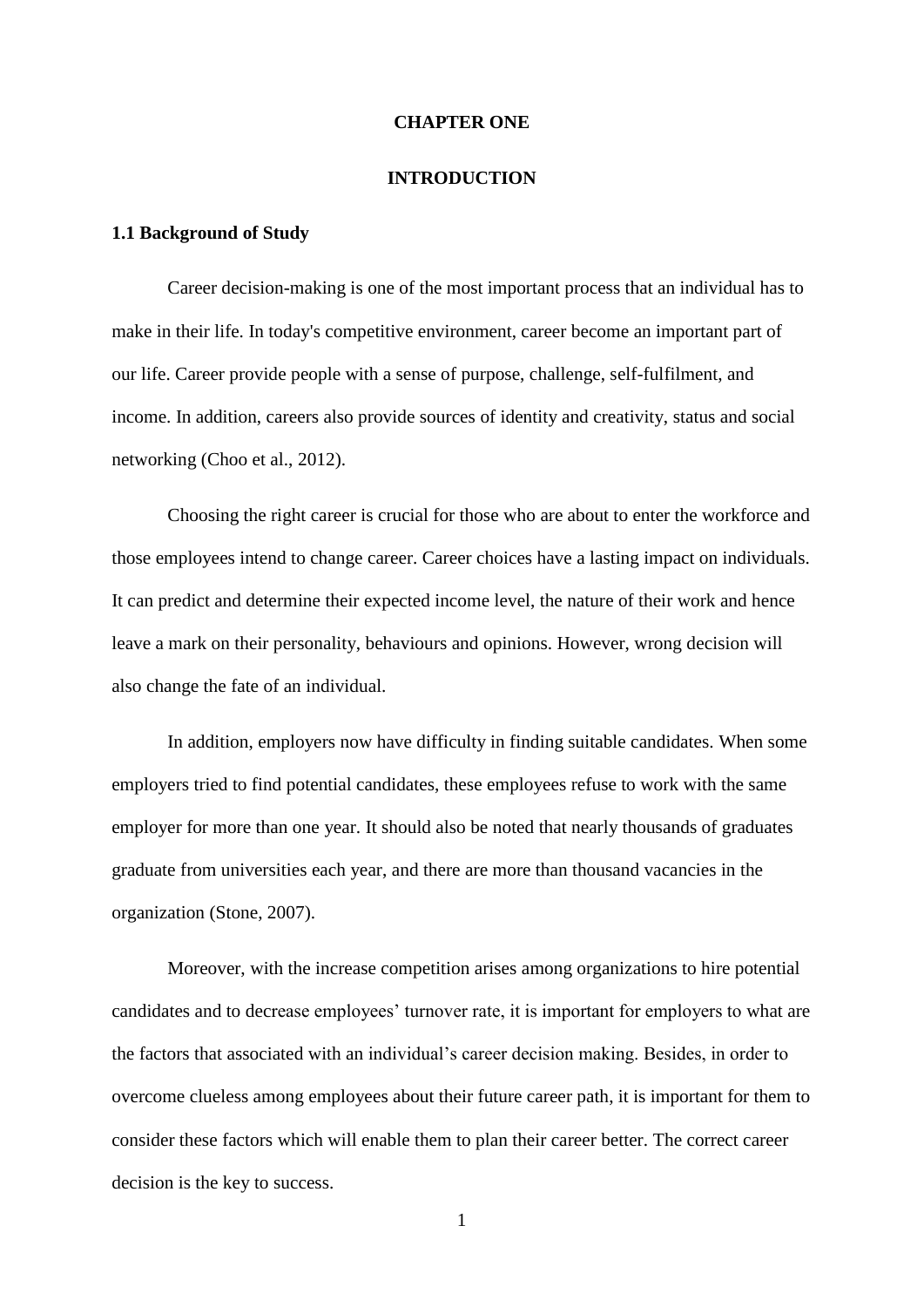Intensive career decision-making processes may help to reduce job hopping rates, because the current position meets employee expectations. In this way, employees are able to successfully design their own talents, rather than constantly changing their careers, thereby affecting their personal execution. When a person makes a wrong career choice, it gives an impact on both of personal and organizational performance. Individual who make wrong career decisions sooner will feel dissatisfied, or even stressed when completing tasks or work. Individuals need to seek occupations that best suit their needs. Excellent career decisions will enable individuals to find jobs effectively, which can reduce the country's unemployment rate (Achim et al., 2019). Therefore, this study is conducted to determine the relationship between job related factors and organizational factor with career choice among employees.

#### **1.2 Problem Statement**

Career decision-making process is one of the important matters in an individual's life. People may encounter many problems when making their career choice. The wrong career choice will lead to lifelong consequences. Such people become a source of inefficiency due to poor performance, not only for themselves but also for their organizations (Ahmed et al., 2017).

Understand the factors associated with career choice is crucial for future career path of employees. It should also be noted that in some cases, employees work in an organization later found out that they becoming less interest in the particular field. If choose the wrong career choice, the result will be work fatigue, regret, discomfort and complaints, all of this will lead to terrible life experiences (Meddour et al., 2016).

Unemployment issues are increasingly becoming a global disease in all developing and developed countries. Although the Malaysian government provides employment opportunities every year to fill vacancies in the government or the private sector,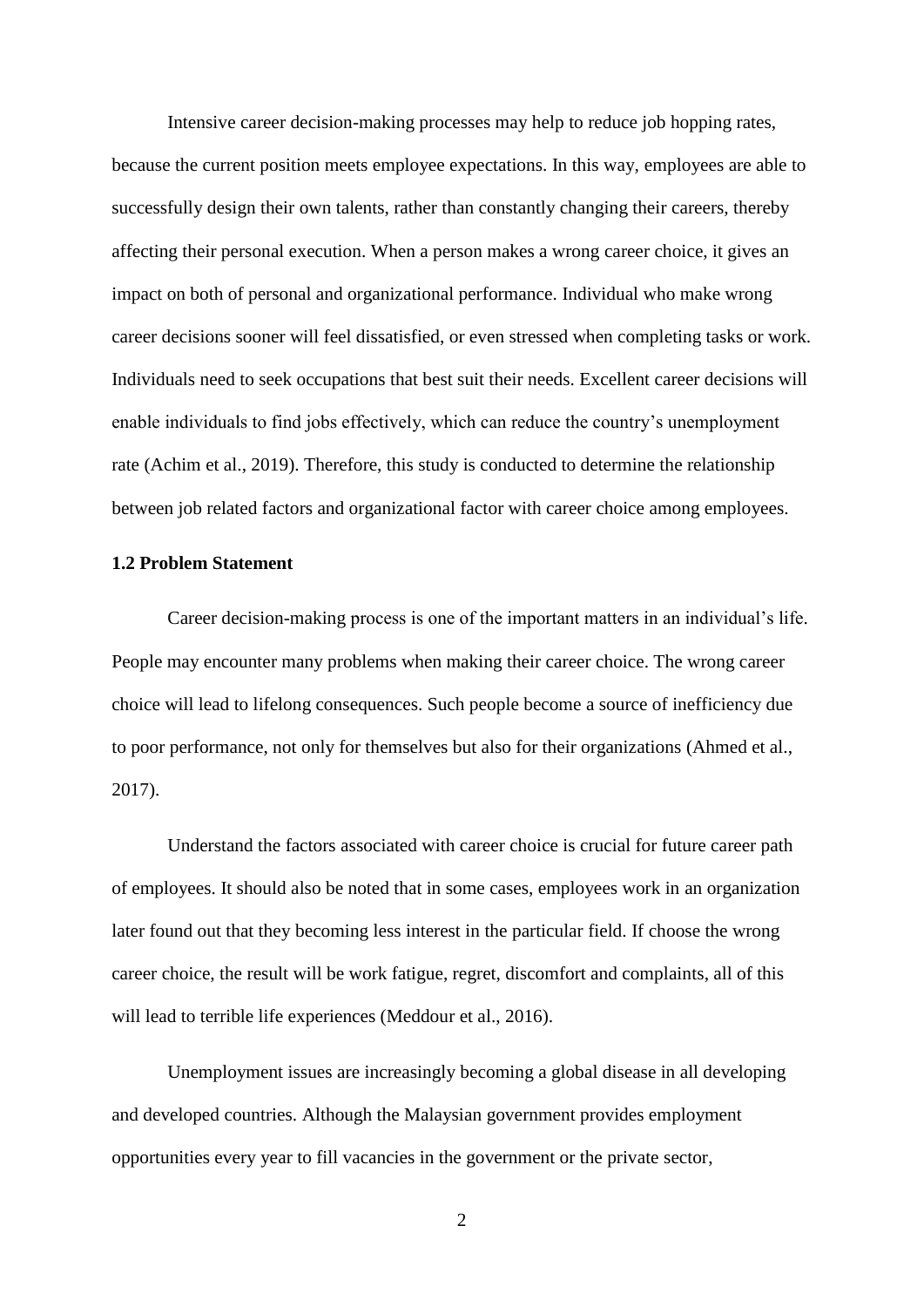unemployment issues is still exists (Nachiappan et al., 2018). The problem here is that the increasing competitions in job market which cause career opportunities are very scarce today. Employees should pay more attention to this issue so that they can make right career choice and reduce turnover rate.

Moreover, it is crucial for researcher to conduct such research. This is because most of the past research papers conducted on career decision making were completed a few years ago (See, 2009). The findings of past research papers may be outdated, and current employee employment trends may be differ from past research. Thus, it cannot reflect the current career decisions of employees. In addition, such research conducted in Malaysia is limited (Sibson, 2011). Therefore, this study aims to determine the latest trends of employees in private sector in their career decision-making.

#### **1.3 Research Objectives**

#### **1.3.1 General Objective**

To study the relationship between job related factors and organizational factor with career choice.

### **1.3.2 Specific Objective**

1. To identify the relationship between salary and benefits and career choice.

2. To identify the relationship between work preferences and career choice.

3. To identify the relationship between career advancement opportunities and career choice.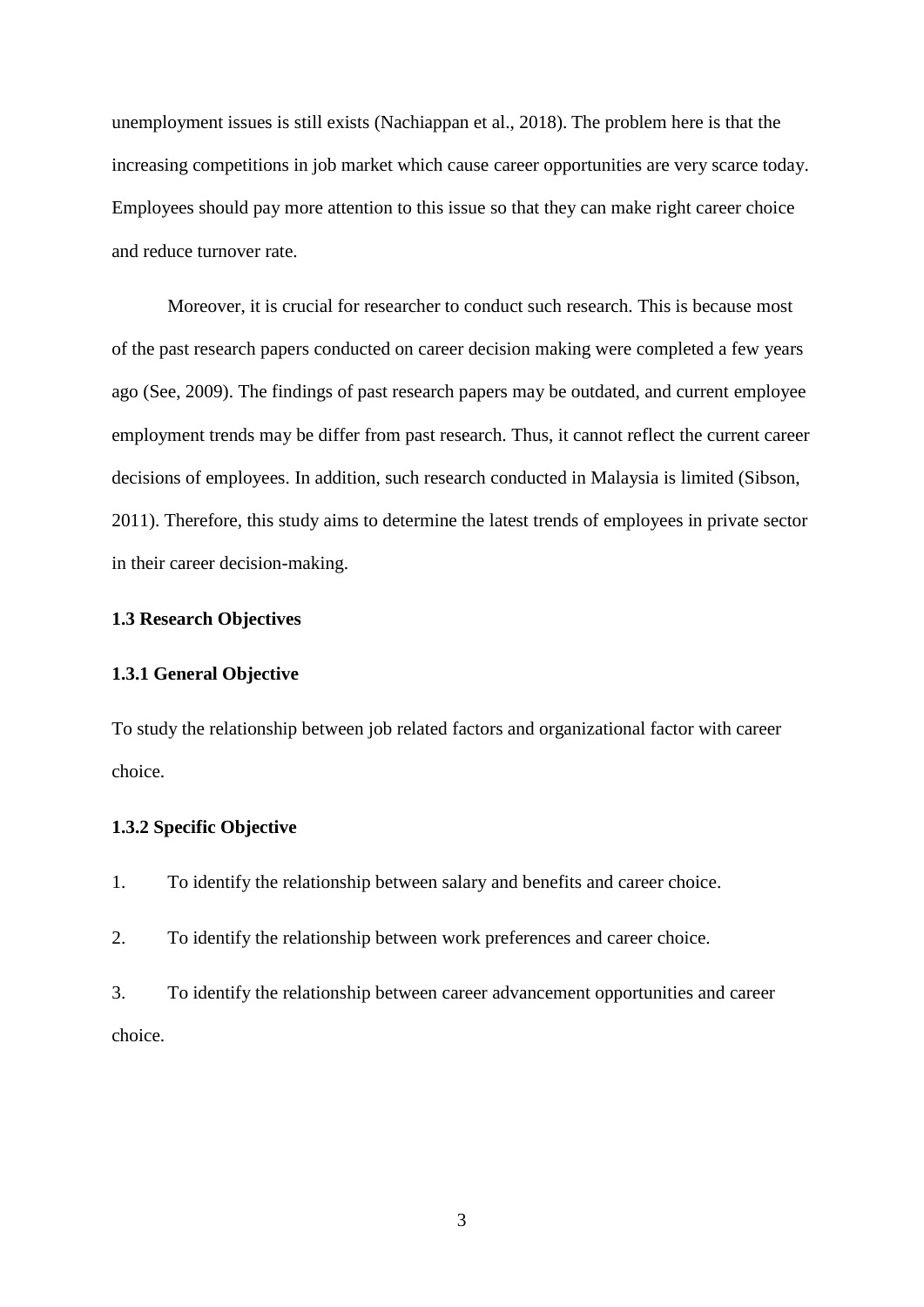#### **1.4 Research Hypothesis**

 $H_{a1}$ : There is a significant relationship between salary and benefits and career choice.

 $H_{a2}$ : There is a significant relationship between work preferences and career choice.

 $H_{a3}$ : There is a significant relationship between career advancement opportunities and career choice.

#### **1.5 Conceptual Framework**

Figure 1.1 shows the conceptual framework that based on research objectives. This study focus on the relationship between job related factors and organizational factor with career choice among employees. This study has independent and dependent variables. Independent variables are job related factors (salary and benefits, work preferences) and organizational factor (career advancement opportunities). The dependent variable is career choice.

Based on past research, job related factors which consists of salary and benefits and work preferences relate to career decision making by an individual (Selvanathan, et. al., 2016). Job characteristics that associated with a person's career choice including salary, job security and job environment (Woo & Teng, 2019). According to Wen et al. (2018), salary and benefits is crucial in making career choice as it will affect employees' short-term and long-term financial status of the company and individuals. Moreover, work preference will affect career choice decisions and it is a key determinant of work attitude and motivation of employees (Gilbert et al, 2008). Organizational factor on career choice relate to the employers interested to develop and maintain the commitment of employees. Organizational factor consists of career advancement opportunity factors it shows that career advancement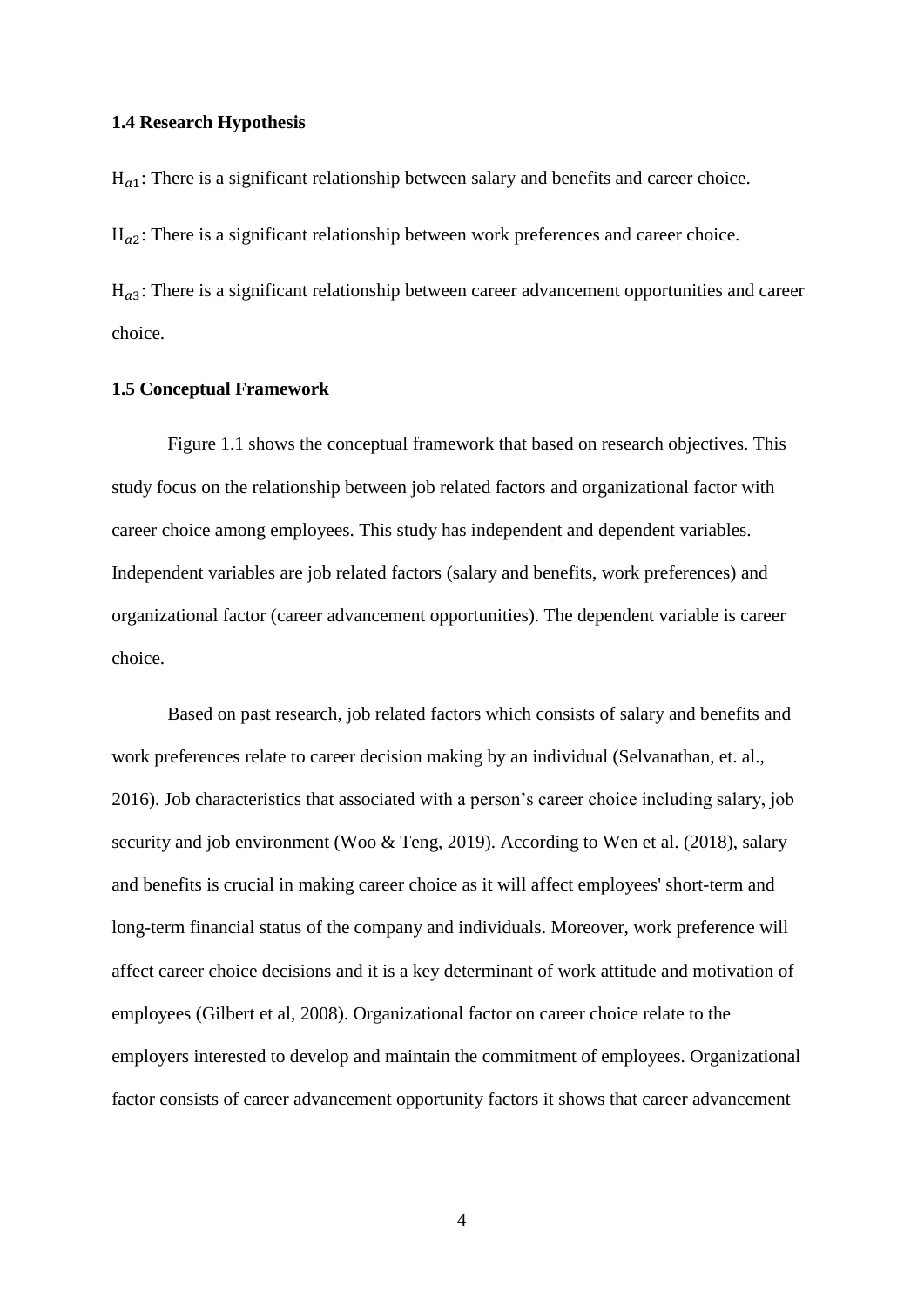opportunities always be one of the main motivational tools in career decision making (Aycan & Fikret-Pasa, 2003).



Sources: Adopted and adapted from Selvanathan, Ali, Mariadas, Perumal, and Tan, (2016)

*Figure 1.1: Conceptual Framework*

#### **1.6 Significance of Study**

### **1.6.1 Significance to Organization**

This research enables employees to discover their personal needs and apply for occupations that best meet these needs. In addition, this study is also beneficial to the owners of organizations, as this research enhance business owners and workers' understanding of the possible factors that have relationship with the career choices of employees. Therefore, by recognizing needs when choosing a career, it can reduce job-hopping rates and increase job satisfaction.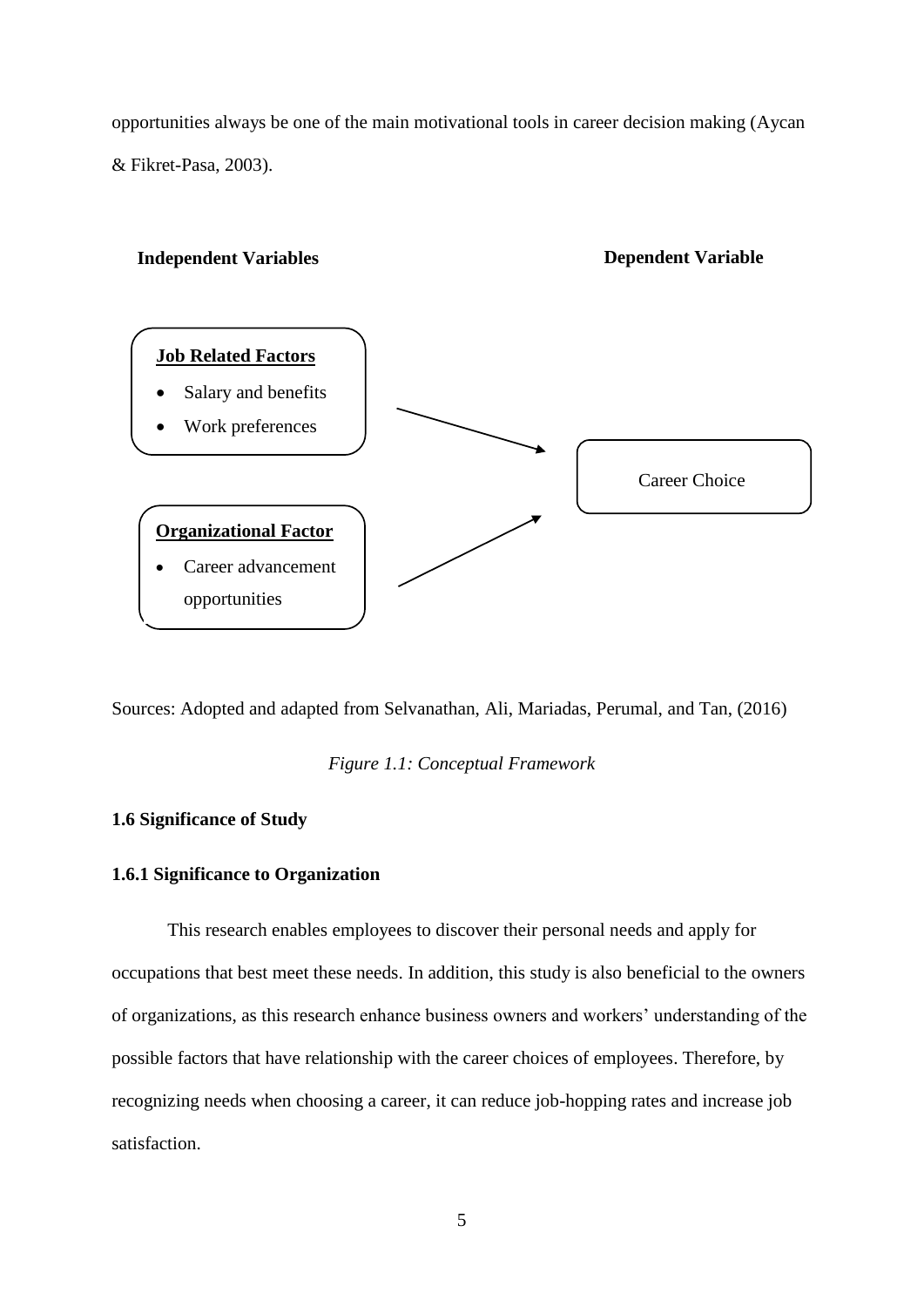#### **1.6.2 Significance to Body Literature**

This study help to discover and analyse various factors that associated with the career choice among employees. This research enables employees to find out what was their personal needs and apply for occupations that best fit their needs. This research helps to improve employees' understanding of what needs to be considered when making career decisions. Therefore, by recognizing needs when choosing a career, employees can reduce job-hopping rates and increase job satisfaction. It is also expected to raise the awareness of future researchers whereas this study can provide baseline information on the current state of factors that determine the employee's career choices.

#### **1.6.3 Significance to Related Industry**

Employers are able to gain more information about the factors associated with career decision making among employees through this study. Preparing oneself for future role in the workplace is becoming more important for employees. Due to changes in the workplace, the challenge is how to make employees competitive in the world-class workforce. By understanding the factors that associated with employees' career choices, employers can propose appropriate training programs to improve employees' interpersonal skills, communication skills and leadership skills. When the reward system and organizational culture suit their lifestyle, this will motivating employees to be more engaged in their work and they will be more likely to stay with the company.

#### **1.7 Limitation of Study**

The study just cover on few variables which is job related factors consists of salary and benefits and work preferences and organizational factor which consists of career advancement opportunities and career choice. There are some other factors that related to this study however, due to limited sources, researcher has choose to investigate the relationship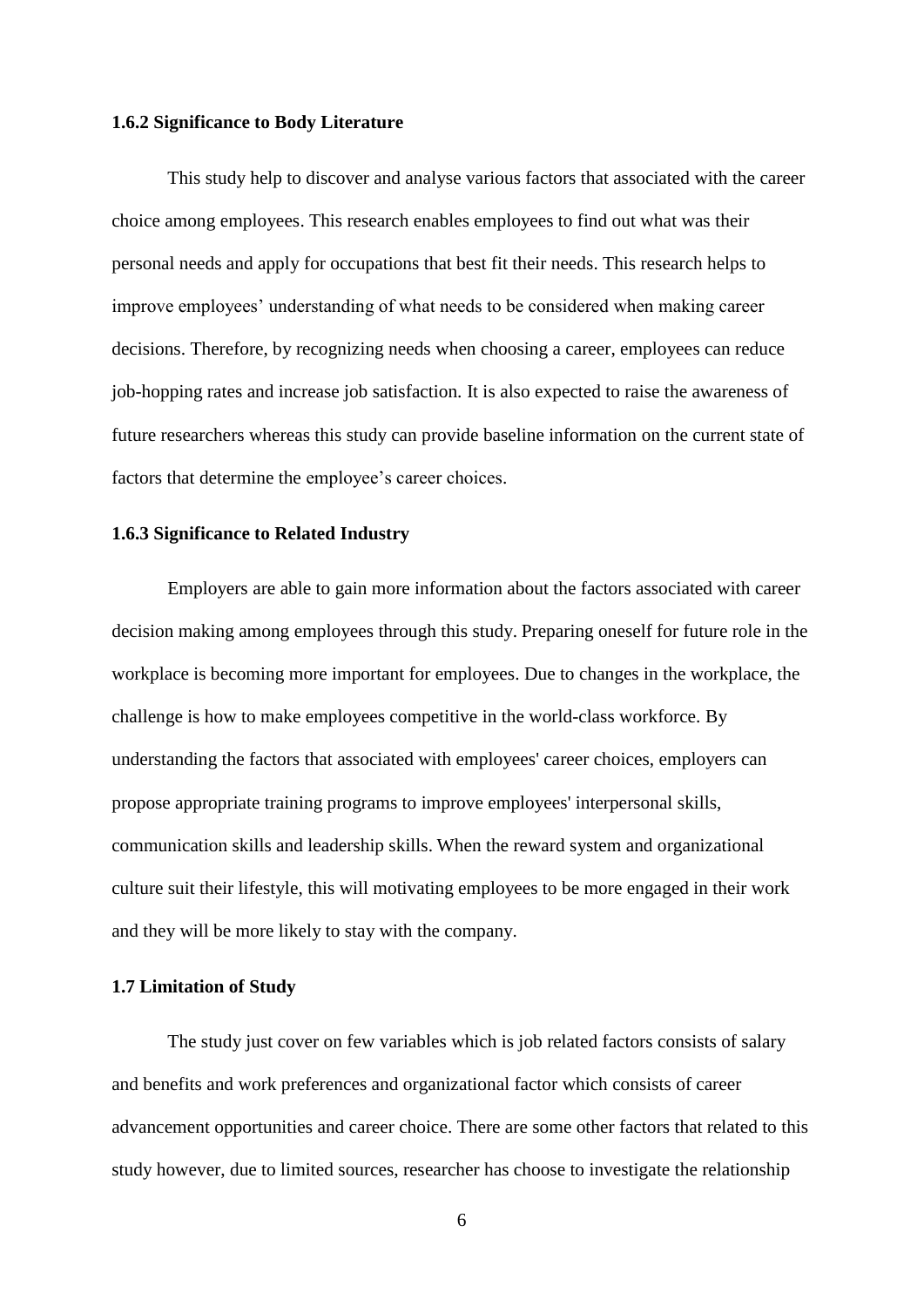between job related factors (salary and benefits and work preferences) and organizational factor (career advancement opportunities) with career choice among employees. In addition, the study just using respondents from private sector in Bintulu. Hence, the result of the research may not being able to reflect the entire population of employees in Malaysia. Lastly, the study just using questionnaire, a quantitative design which only require respondents to answer on the questionnaire that best represents their thoughts. Although it is a convenience approach to respondents to answer the questionnaire, but it would limit the researcher to gain deeper understanding and thoughts from the respondents.

#### **1.8 Definition of Terms**

#### **1.8.1 Job Related Factors**

Conceptual definition: Job related factors means associated with a job which refers to practices used by employers to help employees understand jobs or job roles (Matata et al., 2014).

Operational definition: It refers to the factors that associated with job that have an influence on one's career choice. Job related factors in this study consists of salary and benefits and work preferences that is important when choosing a career and as a motivation to employees' commitment and their decisions whether to stay in an organization.

#### **1.8.1.1 Salary and Benefits**

Conceptual definition: Salary is a fixed amount of money or remuneration that paid to employees in return for completing tasks and jobs in the organization (Heathfield, 2013). Benefits defined as indirect, non-cash or cash compensation paid to employees that beyond normal wages or salaries (Merhar, 2016).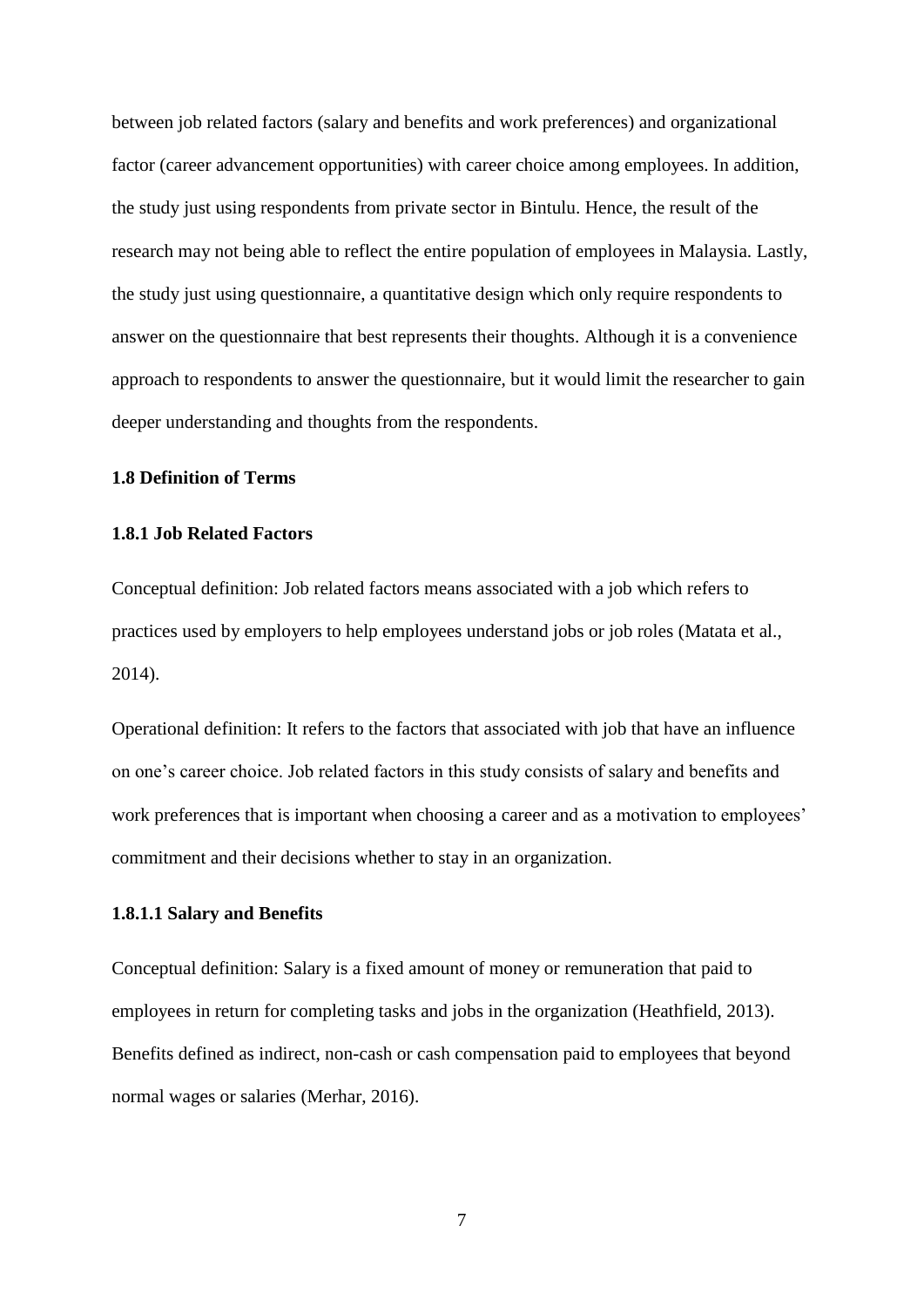Operational definition: Salary and benefits refer to the pay, benefits, bonuses and so forth that an organization paid to employees which is an important factor that influence selection of career. Salary and benefits is assessed based on The Pay Satisfaction Questionnaire (PSQ) by Heneman and Schwab (1985).

#### **1.8.1.2 Work Preferences**

Conceptual definition: Work preference is an individual's expected outcomes of engaging in paid work (Konrad et al., 2000).

Operational definition: Work preferences refer to work values, work attributes, interests, motivation and practical considerations related to work. Work preferences is assessed using Work Preference Inventory introduced by Amabile, Hill, Hennessy and Tighe (1994).

#### **1.8.2 Organizational Factor**

Conceptual definition: Organizational factor is relate to an organization or the way it is set up which refers to the policies and practices that an organization has put in place to improve the professional efficiency of employees (Seema & Sujatha, 2013).

Operational definition: In this study, organizational factors refer to career advancement opportunities provided by an organization to encourage talented employees to stay in the organization.

#### **1.8.2.1 Career Advancement Opportunities**

Conceptual definition: Career advancement opportunities is the opportunity to be promoted to a higher position, advance in the company or position, or take on more responsibilities in the current role (Wirtanen, 2018).

Operational definition: Career advancement opportunities is motivating tools for employees to de career choice decisions. Access to available opportunities will give employees a great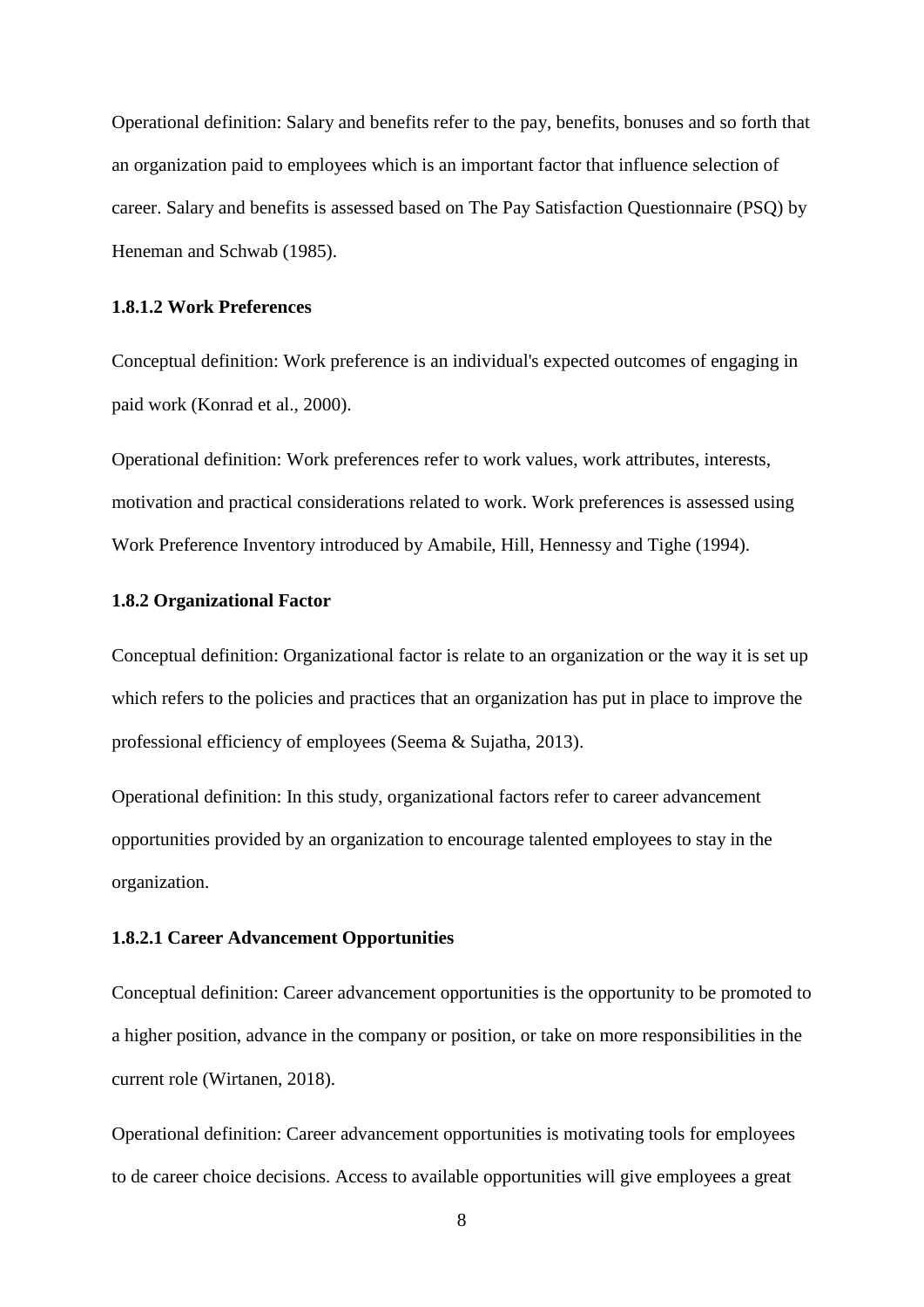chance to choose the best career that match their abilities. Career advancement opportunities can be assessed through Career Development Assessment by Whitaker (2018).

### **1.8.3 Career Choice**

Conceptual definition: The term career means occupation or profession, and there are some people who needs special training, followed as one's lifework (Bopp et al., 2009). Career choice is refer to a decision that regarding to which profession to pursue and it is one of the many work and leisure decisions that people make in life (Stumpf, 2015).

Operational definition: Career choice is a critical decision made by an individual to choose a profession or occupation that suits individual needs. Career choice is assessed using Career Decision-Making Self-Efficacy Scale is originated by Betz, Klein, and Taylor (1996).

#### **1.9 Summary**

This chapter discussed the background and problem statement of the study. Research objectives and hypothesis is presented in this chapter. In addition, a conceptual framework was developed to examine the relationship between each independent variable and the dependent variable. Significance of study and definition of terms is also discussed in this chapter.